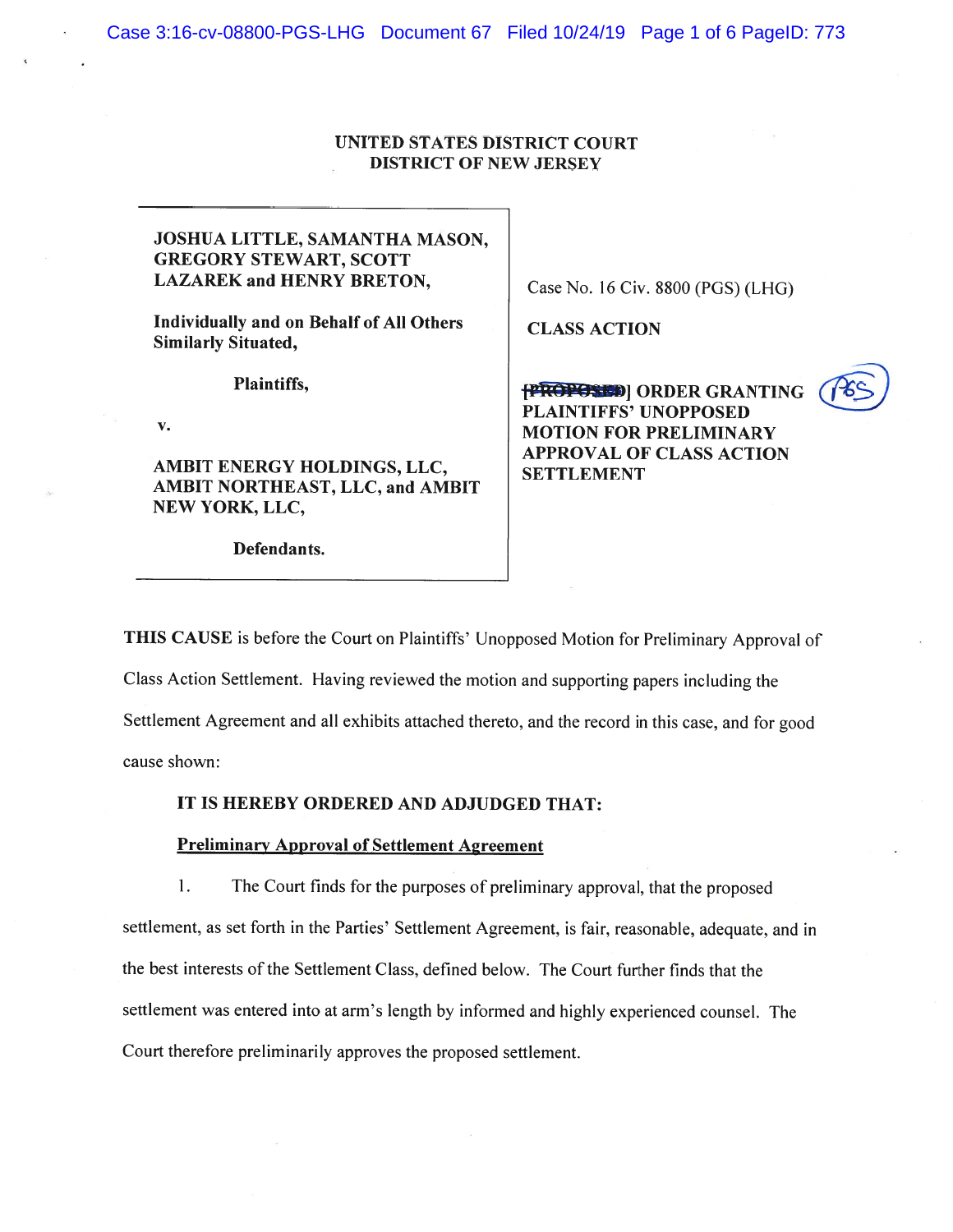## Class Certification

2. The Court preliminarily certifies, pursuant to Federal Rule of Civil Procedure 23(a) and 23(b)(3), for purposes of this proposed settlement only and pending final approval, <sup>a</sup> Settlement Class defined as:

> All persons who received services in the States of New York, Maryland, or New Jersey who were enrolled as residential or small business/commercial customer of Ambit and were enrolled in Ambit's Budget Billing Program during the Class Period from May 4, 2010 through the preliminary approval date.

Excluded from the Settlement Class are: Defendants, any entities in which any Defendant has <sup>a</sup> controlling interest, and any of their parents, subsidiaries, affiliates, officers, directors, and employees and members of each such person's immediate family; the presiding judge(s) in this case and his/her (their) immediate family; and any person who has previously released claims against Defendants.

3. Pursuant to Federal Rule of Civil Procedure 23(a) and 23(b)(3), and for settlement

purposes only and pending final approval, the Court finds as to the Settlement Class that:

- (a) the Class is so numerous that joinder of all members is impracticable;
- (b) there are questions of law or fact common to the Class;
- (c) Plaintiffs' claims are typical of the claims of the Class;
- (d) Plaintiffs will fairly and adequately protect the interests of the Class;
- (e) questions of law and fact common to Class Members predominate over any questions affecting only individual Class Members; and,
- (f) <sup>a</sup> class action is superior to other available methods for fairly and efficiently' adjudicating the controversy.
- 4. The Court's preliminary certification of the Settlement Class as provided herein is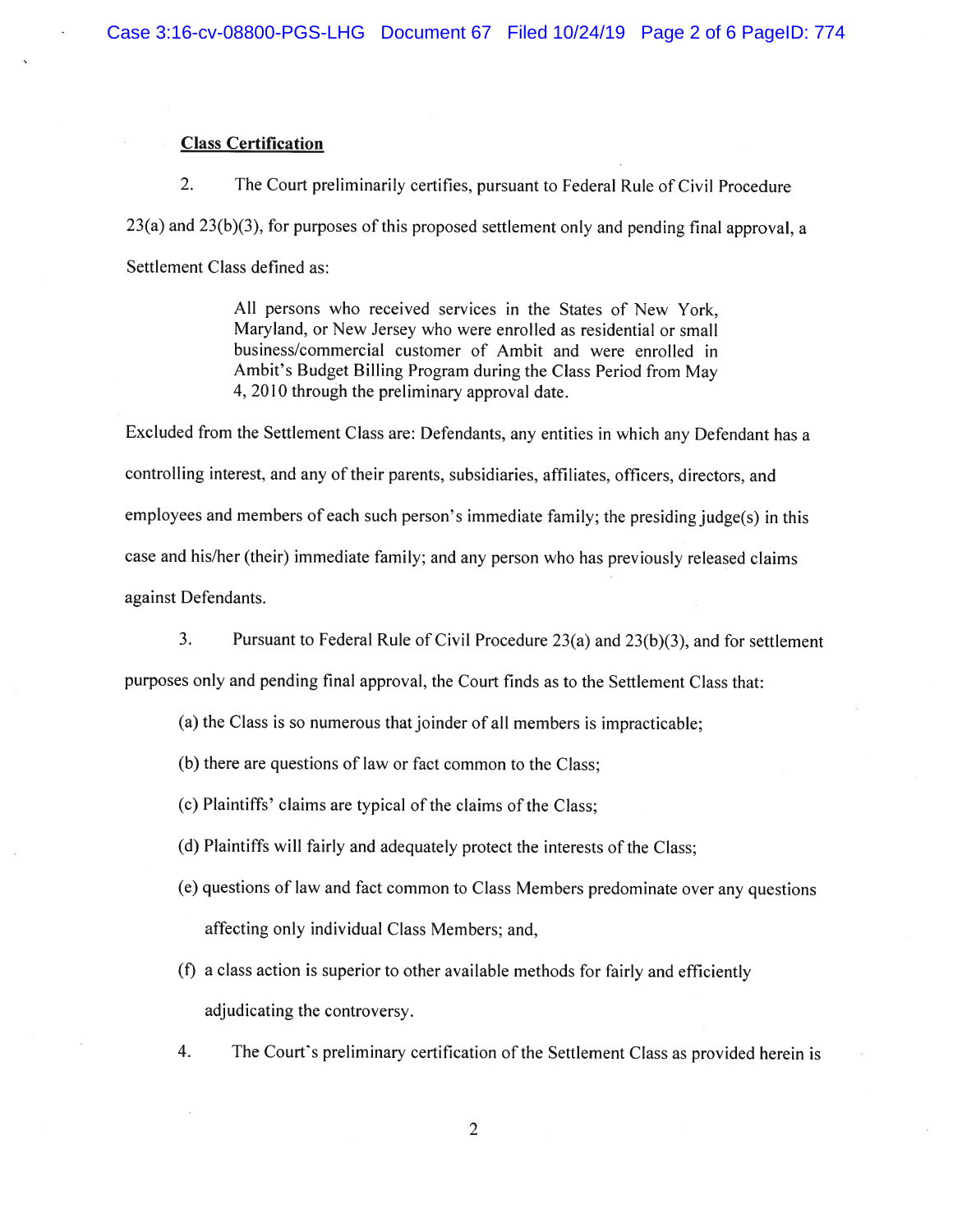without prejudice to, or waiver of the rights of Defendants to contest certification of any class propose<sup>d</sup> in this action if the Settlement is not finally approved. In the event the Settlement is terminated or otherwise is not finally approved, the Court's findings in this Order shall have no effect on the Court's ruling on any motion to certify any class in this action and no party may cite or refer to the Court's approva<sup>l</sup> of the Settlement Class as persuasive or binding authority with respect to any motion to certify any such class.

### Appointment of Class Counsel and Class Representatives

5. For purposes of these settlement approval proceedings, the Court finds Plaintiffs Scott Lazarek, Henry Breton. Joshua Little, Samantha Mason and Gregory Stewart will fairly and adequately represen<sup>t</sup> the interests of the Settlement Class and appoints them as Class Representatives of the Settlement Class.

6. For purposes of these settlement approval proceedings, the Court finds Steven Wittels, J. Burkett Mclnturff and Tiasha Palikovic of Wittels Law, P.C., and Jeffrey A. Klafter, Seth R. Lesser, and Fran Rudich of Klafter Olsen  $\&$  Lesser LLP, are all skilled and capable attorneys who will fairly and adequately represen<sup>t</sup> the interests of Settlement Class, and they are hereby appointed Class Counsel to represen<sup>t</sup> the interests of the Settlement Class.

#### Notice to Class Members

7. The Court approves the form and content of the proposed Class Notice and Claim Form (Exhibits <sup>A</sup> and <sup>B</sup> to the Settlement Agreement), and approves the Parties' proposa<sup>l</sup> (I) to disseminate the Class Notice and Claim Form by mail and, where available, email, and (ii) to disseminate the Class Notice and Claim Form on <sup>a</sup> website established by the Claims Administrator, as set forth in the Settlement Agreement. The Court finds that the Parties' proposa<sup>l</sup> regarding notice to the Settlement Class constitutes the best notice practicable under the

3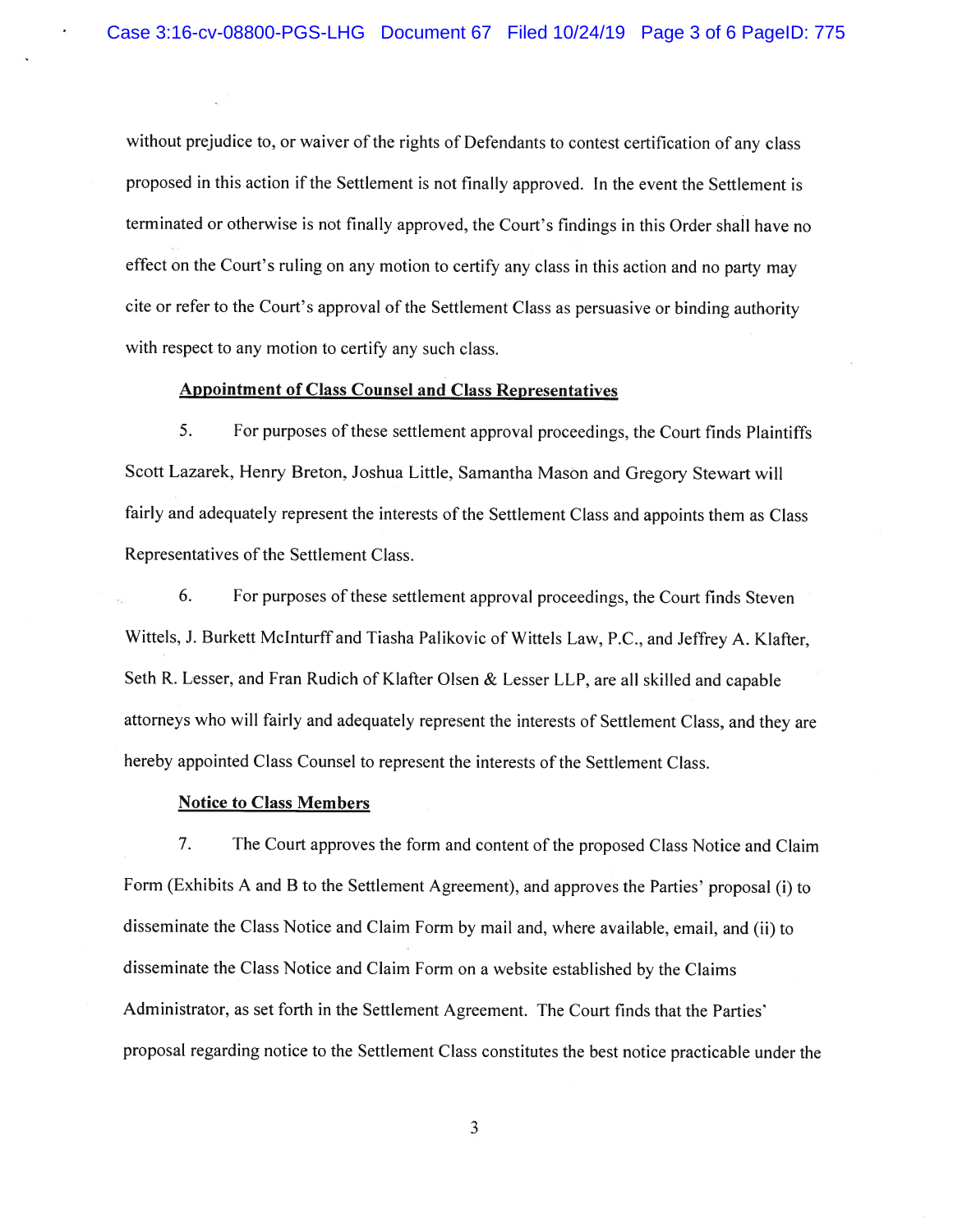circumstances as well as valid, due, and sufficient notice to all those entitled thereto, and that it complies fully with the requirements of due process and Fed. R. Civ. P. 23.

8. The Court approves the Settlement Agreement's schedule for dissemination of the Class Notice and Claim Form, requesting exclusion from the Settlement Class or objecting to the settlement, submitting papers in connection with Final Approval, and the Final Approval Hearing.

# Claims Administration

9. The Court approves the appointment of <sup>a</sup> Claims Administrator, to be selected by the parties, with the responsibilities set forth in the Settlement Agreement.

10. As described in the Settlement Agreement, Settlement Class Members will have 60 days to file their claims from the date on which the Class Notice and Claim Form are disseminated to the Settlement Class. Any Settlement Class Member may op<sup>t</sup> out of the Settlement Class by mailing <sup>a</sup> completed reques<sup>t</sup> for exclusion to the Claims Administrator and all counsel within 60 days after the date on which Class Notice is disseminated to the Settlement Class. Persons or entities that reques<sup>t</sup> exclusion from the Settlement Class shall not be bound by any judgment and shall not be entitled to share the benefits of the Settlement Agreement. Any reques<sup>t</sup> for exclusion shall not be effective unless it complies with the requirements set forth in the Class Notice and is made within the time set forth in this Order. No Settlement Class Member, or any person acting on behalf of or in concert or participation with that Settlement Class Member, may exclude any other Settlement Class Member from the Settlement Class. So called "mass" or "class" opt-outs shall not be allowed and shall be deemed invalid.

11. Any potential member of the Settlement Class that does not properly and timely op<sup>t</sup> out of the settlement shall be included in the Settlement Class and shall be bound by all the

4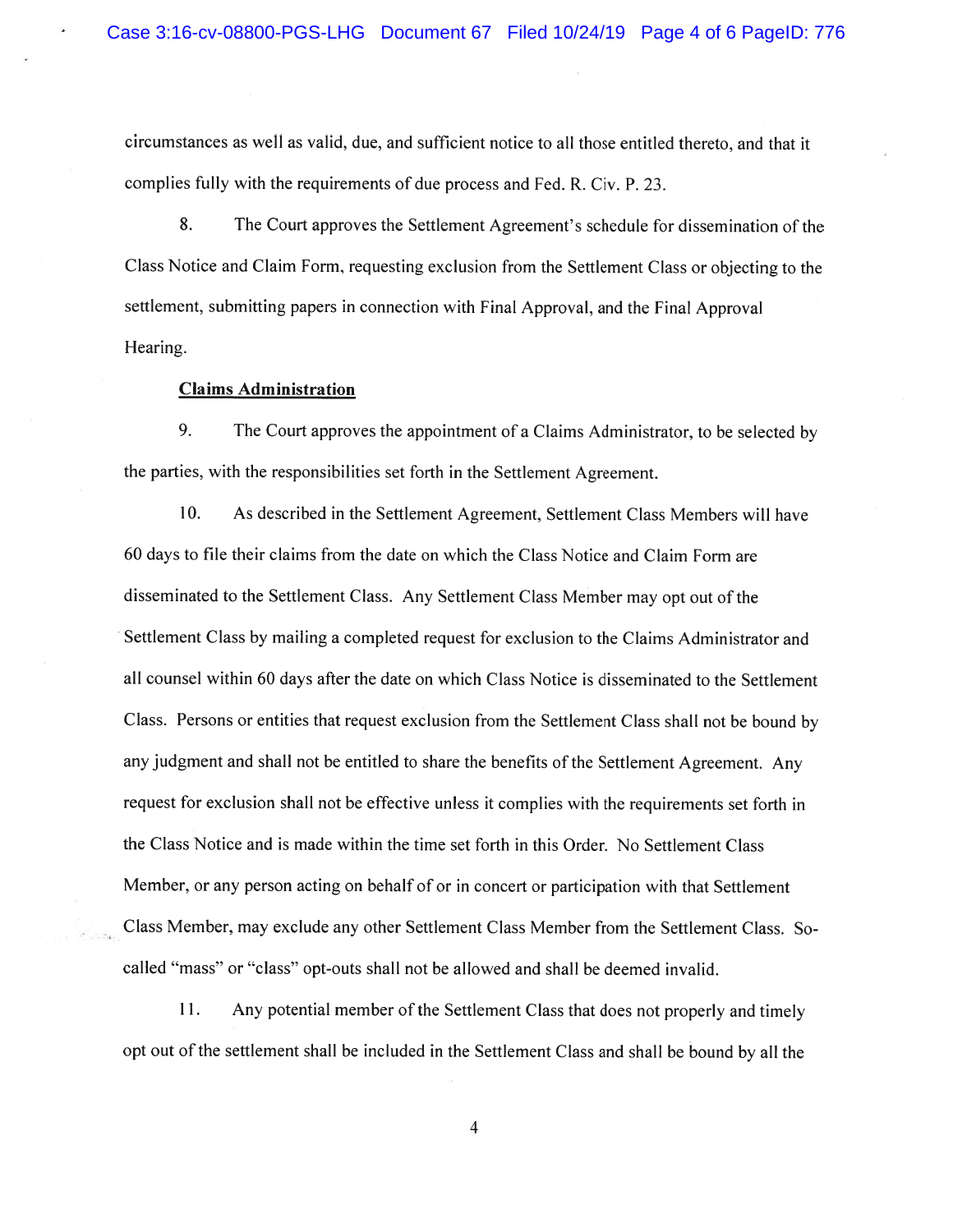terms and provisions of the Settlement Agreement, whether or not such Settlement Class Member has objected to the Settlement.

12. Any objecting Class Member must file with the Court <sup>a</sup> written objection, postmarked on or before the Claim Deadline. Any objections that do not comply with the requirements set forth in the Class Notice or are not made within the time set forth in this Order will not be considered. Any objections not raised properly and timely will be waived and any Settlement Class Member who fails to timely file and serve <sup>a</sup> valid written objection shall not be permitted to object to the Settlement and shall be foreclosed from seeking any review of the Settlement or the terms of the Settlement Agreement by any means, including but not limited to an appeal.

### **Final Approval Hearing**

13. <sup>A</sup> Final Approval Hearing is hereby scheduled to be held before the undersigned on *fibruary* 9, 2010, at 1<sup>04</sup> am/pm, at 402 East State Street, Trenton, NJ, to consider the fairness, reasonableness and adequacy of the Settlement Agreement, whether the Settlement Agreement should be finally approved, the entry of <sup>a</sup> Final Order and Judgment in the case, proposed service awards to Plaintiffs, an application for attorneys' fees, costs and reimbursement of expenses made by Class Counsel, and any other related matters that are brought to the attention of the Court in a timely fashion.

14. Plaintiffs' motions for final approval and for award of attorneys' fees, expenses, and service awards shall be filed fourteen (14) days before the Final Approval Hearing.

15. Any member of the Class that has not filed <sup>a</sup> request for exclusion may appear at the Final Approval Hearing in person or by counsel and may be heard, to the extent allowed by the Court, either in support of or in opposition to the fairness, reasonableness, and adequacy of the settlement; provided, however, that no person shall be heard in opposition to the settlement,

5